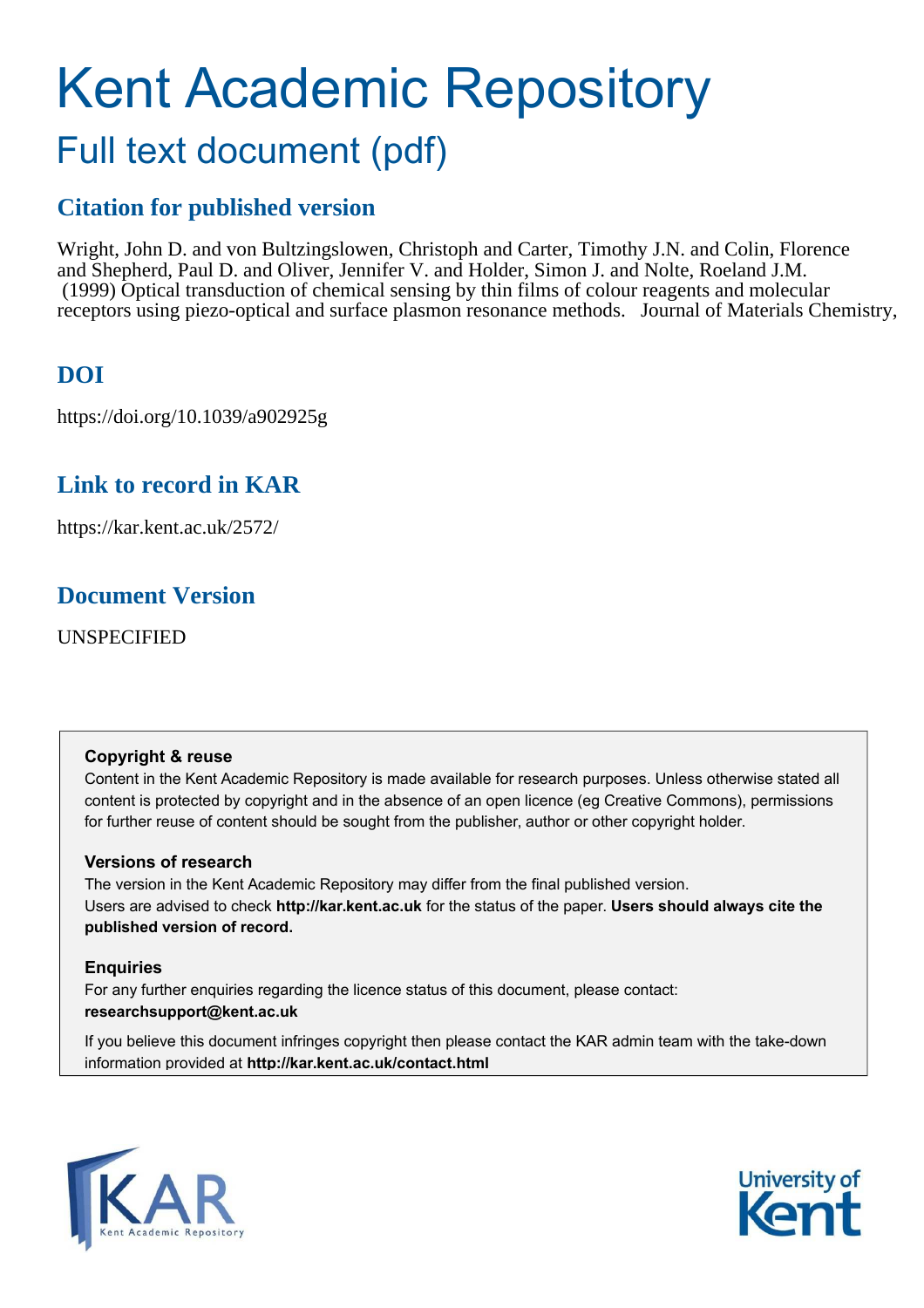## Optical transduction of chemical sensing by thin films of colour reagents and molecular receptors using piezo-optical and surface plasmon resonance methods<sup>†</sup>

John D. Wright, $*^a$  Christoph. von Bültzingslöwen, ${}^{a,b}$  Timothy J. N. Carter, ${}^{b}$  Florence Colin, ${}^{a,b}$ Paul D. Shepherd,<sup>b</sup> Jennifer V. Oliver,<sup>a</sup> Simon J. Holder<sup>a,c</sup> and Roeland J. M. Nolte<sup>c</sup>

<sup>a</sup>Centre for Materials Research, School of Physical Sciences, University of Kent, Canterbury, Kent, UK CT2 7NR, E-mail: j.d.wright@ukc.ac.uk

 ${}^b$ PiezOptic Ltd., Viking House, Ellingham Way, Ashford, Kent, UK TN23 6NF

 $c$ Department of Organic Chemistry, University of Nijmegen, Toernooiveld 1, 6525ED

Nijmegen, The Netherlands

Received 13th April 1999, Accepted 18th May 1999

Two novel chemical sensing systems using thin organic films have been elaborated and compared, one involving well established colour reagents used with a novel piezo-optical transduction system and the other using alkylviologen films for molecular recognition of phenols, with transduction via surface plasmon resonance (SPR) techniques. In the piezo-optical technique, chopped light absorbed by the thin sensing film deposited on piezoelectric polyvinylidene fluoride (PVDF) is converted into heat by non-radiative decay. This expands the film, stressing the PVDF and generating an electric charge which is measured using a lock-in amplifier. The signal dependence on optical absorption length, thermal diffusion length, film uniformity and porosity, chopper frequency and amplifier phase synchronisation are reviewed. The design and selection of molecular receptors for phenols, and the fabrication of thin films suitable for SPR, are described together with results demonstrating response patterns to different phenols and products of atmospheric aging of phenol solutions. The relative advantages of these two very different generic transduction techniques for organic thin film sensing layers are discussed with reference to the data presented on the selected sensing systems.

There are already many applications of thin organic and biological films in chemical sensing. In electrochemical sensing, macrocyclic complexing agents such as crown ethers and valinomycin incorporated into polymer membranes provide a range of ion-selective electrodes.<sup>1</sup> Similar reagents have been incorporated into the gates of Field Effect Transistors to produce CHEM-FETs or IS-FETs (ion-sensitive field effect transistors).<sup>1</sup> Organic semiconductors, especially phthalocyanine films, have been very extensively studied for detection of strong electron acceptors such as nitrogen dioxide via the large conductivity enhancement produced as a consequence of charge-transfer chemisorption of such gases.<sup>2-4</sup> A wide range of organic coatings (including polymers, simple molecular species such as organic amines and acids, and molecular recognition agents such as cyclodextrins) have been used for sensing with quartz crystal microbalance (QCM) or surface acoustic wave  $(SAW)$  devices.<sup>1,5</sup> However, all these transduction methods suffer disadvantages. Thus, electrochemical and FET devices require redox-active or charged species, while organic semiconductors detect only a small range of electroactive gases. In contrast, QCM and SAW devices primarily detect mass changes and are thus totally dependent on the organic coating layer for their selectivity.

Optical transduction of chemical sensing offers the dual advantages of wide applicability and chemical selectivity via the analysis of spectroscopic changes. Colour changes form the basis of many of the most common ways of identifying chemical change. Recently, older colorimetric analytical reagents have received a new lease of life from the advent of entrapment in porous polymer or sol-gel glass matrices combined with use of cheap optical fibres, laser diodes and

light-emitting diodes (LEDs). Thus, immobilised reagents may be coated onto the tips or claddings of optical fibres to produce versatile reusable devices for chemical sensing via measurement of optical absorbance changes.6,7 Recently it has been recognised that the thermodynamics of reactions of colour reagents are modified by the local environment within such porous matrices. Thus changes in solvent structure and effects of restricted entropy in confined pores can produce significant changes in selectivity of ligands for colorimetric complexing of metal ions.<sup>8</sup> Furthermore, these changes can be manipulated via control of pore size and pore wall chemistry. In a similar way, fluorescent reagents can be entrapped in porous matrices and their performance may be enhanced by appropriate modification of the matrix material. For example, ruthenium $(II)$ tris(bipyridyl) complexes have been widely used to determine oxygen concentrations *via* the fluorescence quenching induced by oxygen, and it has been shown that the sensitivity for detection of dissolved oxygen in water is enhanced by entrapment in sol-gel matrices with hydrophobic pore walls. Exclusion of water from the pores which contain the entrapped reagent leads to favourable partitioning of oxygen from the aqueous phase to the gas phase. However, both direct absorption and fluorescence measurements suffer limitations: absorption measurements are more complex in systems which also scatter light, and fluorescence measurements are restricted to a small sub-set of reagents which show measurable fluorescence changes in response to chemical change.

In this paper we describe new chemical sensing results for thin films of organic sensing materials used with two relatively new transduction methods. In the first, chopped light absorbed by the thin sensing film deposited on piezoelectric polyvinylidene fluoride (PVDF) is converted into heat by non-radiative decay. This expands the film, stressing the PVDF and generating an electric charge which is measured using a lockin amplifier. This piezo-optical method<sup>10</sup> is thus parallel to

J. Mater. Chem., 2000, 10, 175-182 175

This journal is  $\odot$  The Royal Society of Chemistry 2000

JOURNAL OF **E**<br>Exercise

<sup>{</sup>Basis of a presentation given at Materials Chemistry Discussion No. 2, 13-15 September 1999, University of Nottingham, UK.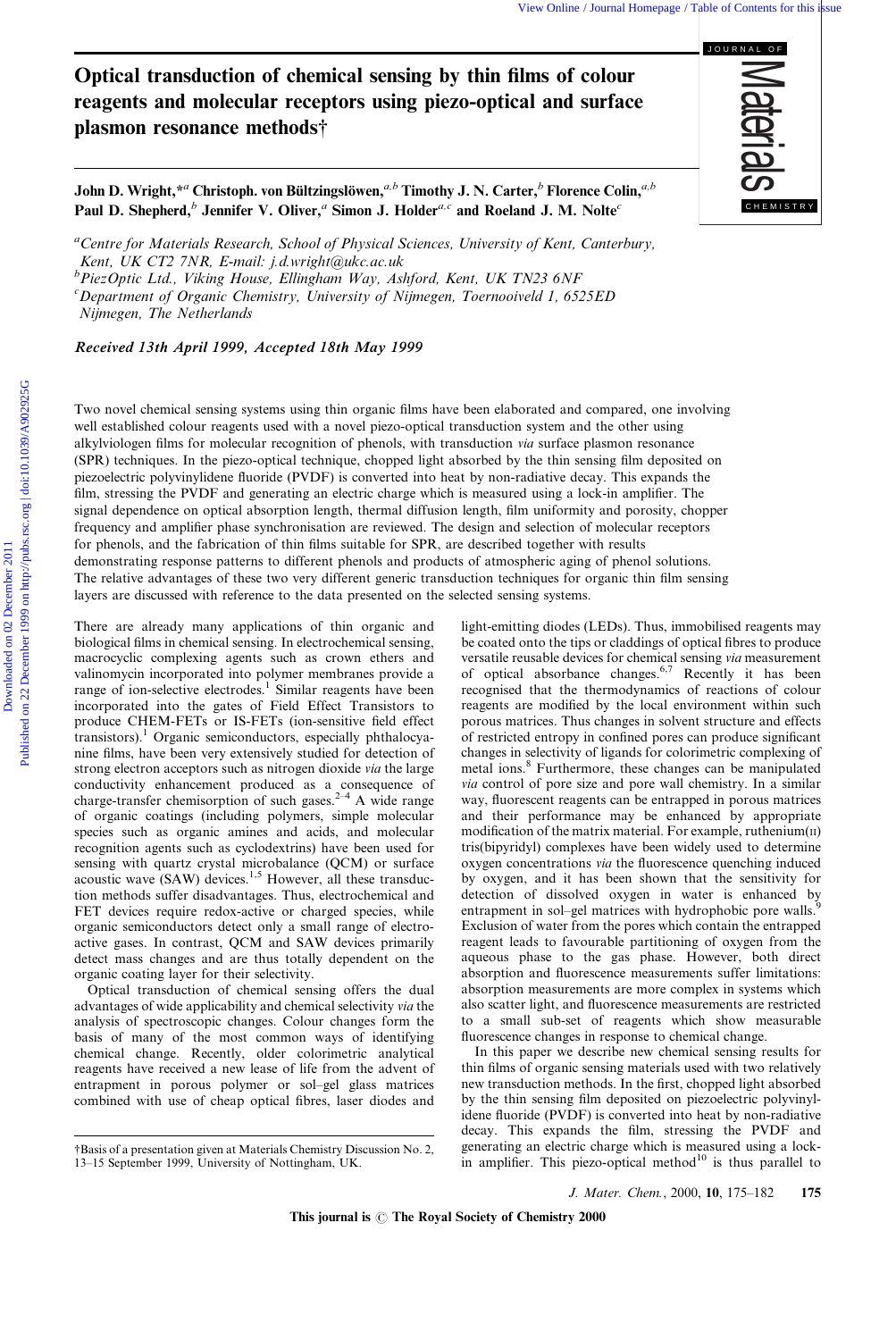photoacoustic spectroscopy, probing absorption directly by measuring its thermal consequences, and hence is also influenced by thermal conductivity, chopping frequency, sample thickness and uniformity or non-uniformity of reaction within the sample.<sup>11</sup> The second method is surface plasmon resonance, which measures changes in the real and imaginary components of the relative permittivity of a sensing layer and thus can probe systems which do not exhibit visible absorption changes. This opens a way to utilise the large and rapidly growing number of synthetic molecular receptor molecules designed via supramolecular chemistry. In view of the relative novelty of these transduction methods, their key features and current status will first be briefly reviewed.

#### The piezo-optical monitoring system

The piezo-optical principle described above has been implemented for measurement of time-weighted average exposures to various chemicals, using the 'badge' shown in Fig. 1.<sup>12,13</sup> This is based on an indium-tin oxide (ITO) coated PVDF structure consisting of two laminated sheets of the polymer with opposite poling directions, providing compensation for any microphonic effects and temperature fluctuations not due to the absorption of light by the colour reagent spots. The latter may be thin films of the organic reagents deposited directly onto one side of the PVDF, but frequently it is difficult to obtain uniform films of this type from simple evaporation of small volumes of solutions of the reagent, and the resulting films often show poor adhesion to the flexible PVDF substrate, poor resistance to abrasion and limited dynamic range of response due to the limited amount of reagent present. Thus in practice thin organic composite films are most often used, with the reagent dispersed in a porous polymer matrix.

Entrapping the reagent in a porous matrix confers a number of advantage: (i) The polymer matrix is flexible, minimising damage due to substrate flexing. (ii) Many polymers adhere well to PVDF. (iii) The reagent concentration in the matrix may be varied to optimise dynamic range and calibration characteristics (as will be discussed later). (iv) By using different polymers or varying ratios of polymer:reagent it is possible to vary the rate of analyte diffusion to the reagent, and in some cases to improve selectivity. A similar effect may be achieved by use of a separate membrane filter placed above the reagent spots. (v) The reactions of colour reagents are often affected by humidity. For example, the sensitivity of  $o$ -tolidine (3,3'dimethylbenzidine) reagent towards nitrogen dioxide increases as humidity increases,  $13$  whereas the sensitivity of Rose Bengal indicator towards ammonia decreases as humidity increases.<sup>12</sup> In such cases, the control of hydrophilic/hydrophobic character of the matrix may be used to optimise sensitivity. For example, entrapping the  $o$ -tolidine in a sol-gel silica matrix with hydrophilic pores provides an aqueous local environment for the reagent so that effects of external humidity changes are



Fig. 1 Exploded schematic view of the PiezOptic monitoring badge. The complete badge consists of five reagent spots on a single PVDF strip, the components shown being compressed together in a moulded plastic housing. After use this is measured in a reader with five LEDs.

buffered, sensitivity varying by a factor of 2.3 between relative humidities of 20 and  $60\%$ .

The PVDF film with reagent spots is mounted in a plastic badge housing between sheets of polyethylene foam sponge to minimise noise signals from mechanical stresses. The whole assembly provides for five reagent spots, which may either be all identical (providing 5 independent measurements for improved statistical accuracy) or include two or more different reagents to provide compensation for effects of temperature, humidity and other interferent species. To quantify the colour change of the reagent, the spots are consecutively illuminated by flashing LEDs with emission wavelength selected to match the optical absorption spectrum of the reagent system. The resulting thermally induced stress changes generate an oscillating charge which is amplified using a lock-in amplifier and converted into a time-weighted average concentration using stored calibration data. To compensate for variations in the outputs of individual LEDs (which we have measured to be in the range  $\pm 25\%$  for random samples of the same type of LED) all amplifier output readings are normalised with reference to a standard black badge based on a strip of PVDF screen-printed on one side with a uniform black layer. Although thermal drift may lead to changes in LED output and amplifier gain between initial measurement of this standard badge and the sample, repeat measurements of the standard badge could be normalised to within  $\pm 2\%$ . Further errors arise from variations in size and reactivity of individual reagent spots, accuracy of the calibration system, and interferences such as humidity, temperature variations and effects of other related chemicals on the reagent spots. Effects of variations between different reagent spots are minimised by averaging the normalised readings from five spots deposited on a single PVDF strip. Typically readings of each spot are taken during 16 flashes of the LEDs, the first two being discarded as atypical due to effects of the LEDs and circuitry equilibrating after the initialisation of the measurement cycle. The remainder are normalised, the highest and lowest readings are ignored and the remaining 12 readings averaged. The total error for a typical reagent system such as that for nitrogen dioxide has been estimated<sup>13</sup> as  $\pm 10\%$  provided carefully designed calibration rigs $14$  are used.

As with photoacoustic spectroscopy, the detailed evolution of the piezo-optical signal depends on the optical absorption depth and the thermal diffusion length in the sample (in this case, the reagent spot). Thus, strong absorption of light reaching the reagent spot via the underlying PVDF film generates heat close to the PVDF surface and hence leads rapidly to thermal expansion and charge generation. In this case the piezo-optical signal will suffer almost no phase lag with respect to the incident light. However, light absorbed deeper in the spot generates heat which must first either diffuse to the PVDF surface or generate expansion which causes stress which is transmitted through the underlying layer of the reagent spot before reaching the PVDF and causing piezoelectric charge generation. In either case a phase lag occurs relative to the incident light pulse. Although the additional processes of thermal expansion of the solid material, generation of stress and consequent piezoelectric charge generation complicate the detailed interpretation, the overall picture is very similar to that of photoacoustic spectroscopy. A detailed study of the development of signal intensity and phase lag as the reagent spot develops its colour in response to chemical exposure can therefore provide information on the progress of the reaction. Studies have been reported using model systems to simulate the two extreme cases of gradual uniform increase of colour in a porous reagent, and non-uniform colouration with outer layers of the reagent spot developing colour which gradually spreads towards the lower surface as dosage increases.<sup>11</sup> For nonuniform colouration, as the coloured region approaches the PVDF surface the phase lag decreases and the signal amplitude increases. In contrast, for uniform colouration the phase lag is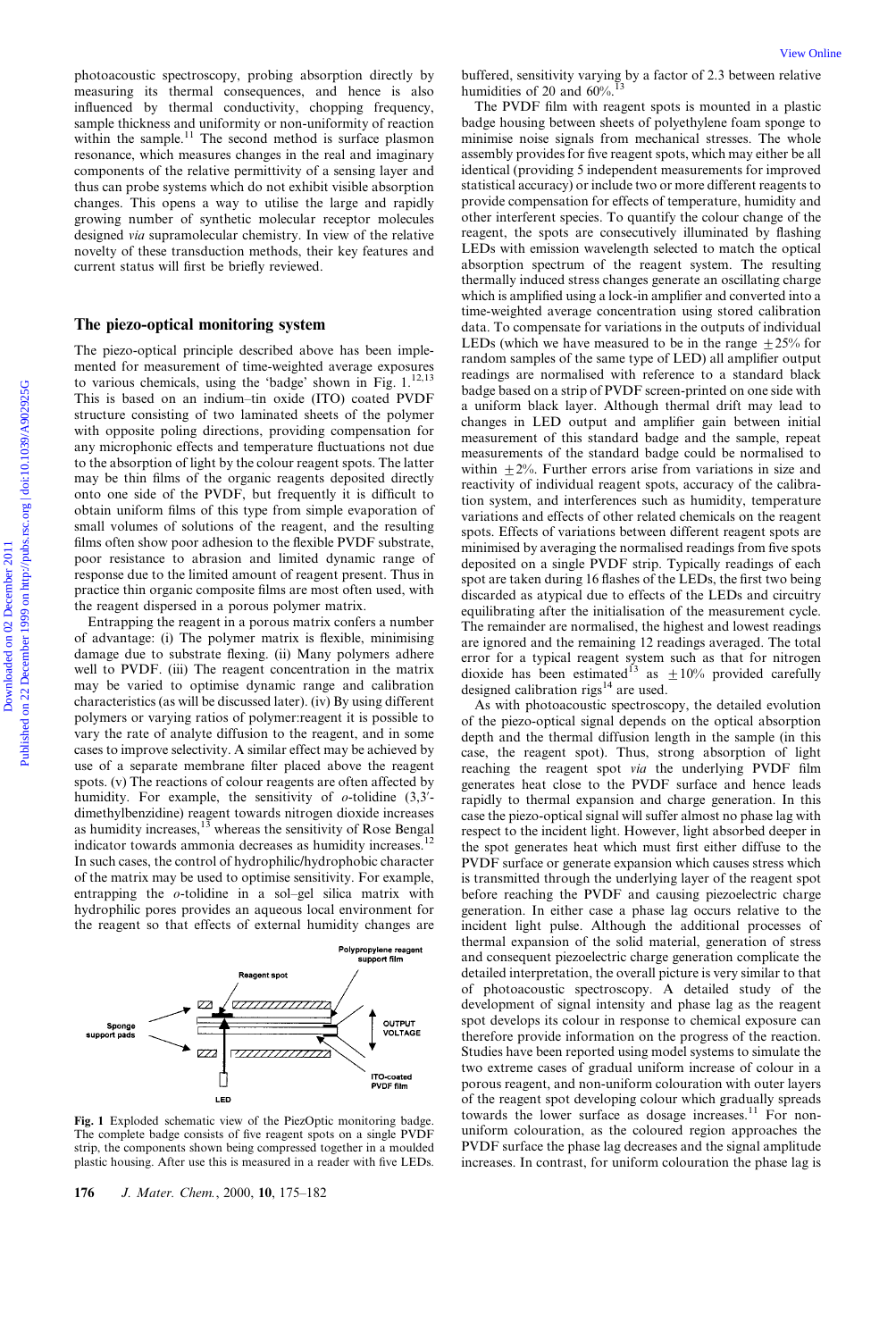negligible and the signal amplitude increases with colouration. However, the variation of signal with illumination frequency is complex as a result of at least three factors operating simultaneously. First, thermal diffusion length depends inversely on illumination frequency (which limits the range within which heat must be produced if it is to diffuse to the PVDF surface). Secondly, the stress experienced by the PVDF film depends on the *rate* of thermal expansion, and hence increases with illumination frequency, tending to zero as illumination frequency tends to zero. Finally, for very strongly absorbing layers, thermal expansion and stress from the very thin heated layer may be damped by the effect of the cooler remainder of the bulk of the spot, leading to a smaller response than expected. The overall effect of these factors is that the piezo-optical response passes through a maximum value at some optimum chopping frequency of the light, typically in the range 30–70 Hz. However, this optimum frequency will vary as the reagent spot develops colour (or loses colour in the case of reagents which operate via bleaching mechanisms). These considerations have two important implications. First, reproducible optimised analytical performance requires careful choice of phase-locking and chopper frequency. Inappropriate choices may lead to non-linear calibration curves and/or reduced sensitivity. Secondly, measurement of signal phase lag and amplitude as a function of chopper frequency can give information on the degree of uniformity of colour development in the reagent spot. This can be used to optimise parameters such as spot porosity, thickness and geometry, and reagent concentration. Such studies are difficult in practice due to the very small currents generated by the piezoelectric process, but work of this type is currently in progress to improve the performance of several reagents in this monitoring system.

#### Surface plasmon resonance (SPR)

Surface plasmons are collective motions of the free electrons in a metal which propagate as a quantised charge-density oscillation at the interface between a thin metal film and a dielectric. The evanescent electromagnetic fields associated with these plasmons extend into both the metal and the dielectric medium, so that the propagation of surface plasmons depends sensitively on the complex relative permittivities of these media. When the momentum of p-polarised light in the plane of such a metal film exactly matches the energy required to excite the surface plasmons to a higher quantised state, the incident light is absorbed by the metal film rather than reflected. This leads to a sharp dip in reflectivity over a small angular range, typically  $2-3^\circ$ . This momentum matching can only be achieved if the light is incident on the metal film via a prism or diffraction grating. The position, depth and width of the resonance reflectivity minimum can be accurately modelled in terms of the thickness and real and imaginary components of refractive index of the metal film and neighbouring dielectric layers.

SPR has been widely used to characterise thin organic films and their chemical sensing properties. For example, the thickness and relative permittivities of copper tetra(21-crown-7) phthalocyanine films spin-coated on gold from chloroform solution have been determined by computer modelling of experimental SPR data.<sup>15</sup> Sambles and co-workers<sup>16</sup> measured SPR as a function of exciting wavelength for spun films of metal-free tetra(18-crown-6)phthalocyanine in air and after exposure to nitrogen dioxide. By modelling the data they were able to show that the derived changes in real and imaginary refractive indices as a function of wavelength were in good agreement with data from directly measured spectroscopic changes due to the interaction of nitrogen dioxide. Studies of the effects of a wider range of nitrogen dioxide concentrations on the SPR of similar phthalocyanine films showed that this technique can detect  $NO<sub>2</sub>$  concentrations down to 1 ppm, and

that the response consists of a rapid increase in the depth of the SPR resonance (associated with surface charge-transfer interactions) followed by a slower shift in the position of the resonance (associated with diffusion of nitrogen dioxide into the bulk of the film).<sup>17</sup> Although these responses were slower and less readily reversible than the corresponding semiconductivity changes for the same films, they were less affected by humidity variations. More recently, a new SPR device based on a goldcoated silicon diffraction grating has been used to study the detection of  $NO<sub>2</sub>$  by crown ether substituted phthalocyanine films.<sup>18</sup> At the resonance angle, light is absorbed by the gold film and generates a photovoltage at the Schottky barrier between the gold and silicon, which may be used to detect the resonance. The reflected beam is thus not required for SPR measurement, and is available for other purposes. We have shown that the gold film on the grating has a surface structure of grains with dimensions approximately 50 nm, and that this rough surface can be used for surface enhanced Raman spectroscopy studies of the phthalocyanine film and its interactions with nitrogen dioxide.

Recently a number of new configurations for SPR measurements have been reported, which offer improved convenience and sensitivity. Jorgensen and Yee<sup>19</sup> have reported SPR systems based on gold-coated optical fibres. Linear chargecoupled device (CCD) and photodiode arrays have been used with convergent-beam SPR devices to provide rapid measurement of complete SPR curves.<sup>20</sup> Greatly improved sensitivity has been reported via use of the optical phase change which accompanies the SPR resonance in interferometric and phase polarisation contrast methods. $2^{1-23}$ 

As a technique for probing the dielectric and chemical sensing properties of thin organic films, SPR offers several advantages. In chemical sensing it is capable of detecting binding of analytes by molecular receptors even where no change in optical absorption occurs on binding. Thus wide areas of supramolecular chemistry/molecular recognition chemistry become applicable to chemical sensing via this transduction method. Furthermore, the use of gold films provides a platform for formation of self-assembled monolayers via gold-sulfur interactions. Such monolayers do not, however, use the full potential of the method since they are much thinner than the extent of the evanescent field available to probe the interactions between the sensing layer and the analyte (which is comparable to the wavelength of the light used and typically  $\approx$  500 nm). *Via* the use of modelling to derive film thicknesses and real and imaginary components of refractive index, together with the use of a range of exciting wavelengths, SPR provides considerably more detailed characterisation of the nature of the sensing interactions than is available from other techniques. It is also non-invasive, involving only illumination of the metal film, generally from the opposite side to that of the sensing layer.

#### A piezo-optical system for monitoring ozone

#### Colour reagent

The choice of colour reagent is vitally important to the success of the system. The reagent must be stable to give a long shelflife. The colour change must be irreversible and match the emission spectrum of the LEDs used to interrogate the spot. The reaction itself should be fast enough to appreciate transient high exposure concentrations, it should be specific to the target analyte and finally be unaffected by changes in temperature and humidity during exposure. An extensive study of all the likely colorimetric reactions for ozone was undertaken and revealed that the best reagent was indigo-5,5'-disulfonate ('Indigocarmine', IDS). $^{24,25}$  The reagent undergoes rapid and stoichiometric bleaching in a buffered solution.<sup>26</sup> Using the reagent, ozone concentrations can be measured with a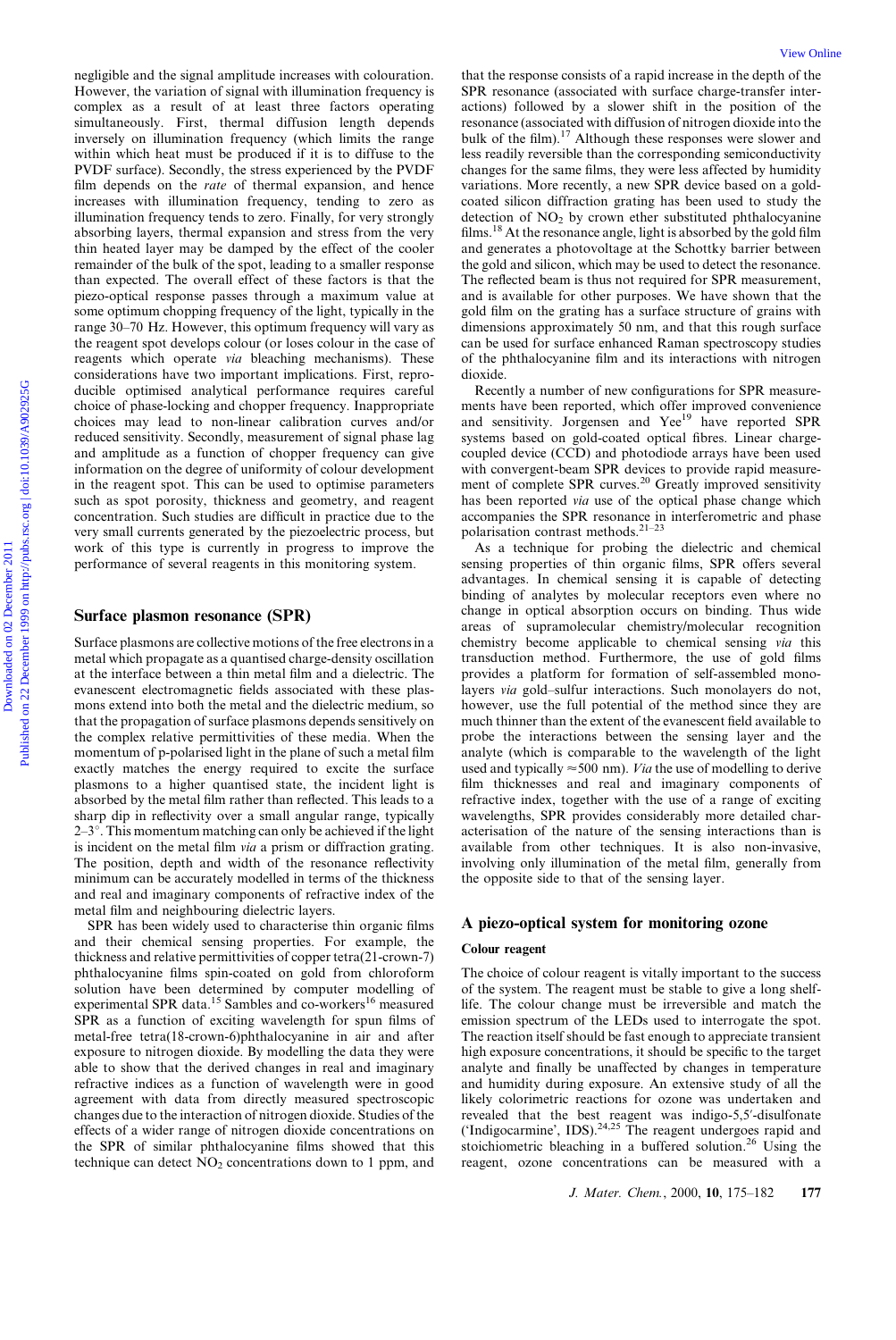

detection limit of 4 ppb by the change in absorbance at 610 nm, using a spectrophotometer.

30 mg Indigocarmine C.I. 73015 (Acid Blue 74) supplied by Aldrich Chemical Co., Gillingham, Dorset, UK were dissolved in 10 ml deionised water, wrapped to exclude light and stirred for 24 h with 1 g `Davisil' chromatographic silica powder (grade 644, 100–200 mesh, 150 Å pore size,  $99 + \%$  pure, Aldrich) at room temperature. The product was filtered off, dried in a desiccator in the dark and ground for 5 min to remove any inhomogeneity. 25 mg of the product were mixed with 0.7 ml of a solution of 4.5 g poly(ethylene glycol) (PEG,  $M<sub>n</sub>$ 2000) in 100 ml toluene, and 5  $\mu$ l spots were deposited and allowed to set on the surface of the PVDF film. The use of hydrophilic PEG rather than alternative more hydrophobic polymers is important since water is essential for reaction of the initially produced ozonide to form the cleavage products. When these spots were exposed to low concentrations of ozone  $(i.e.$ below 10 ppb) over a period of 8 h no change was visible to the human eye, but the analyser system was sufficiently sensitive to show a significant change in response from the PVDF film.

#### **Calibration**

To produce a test atmosphere a UV ozone generator, consisting of a deuterium lamp sealed in a brass can fitted with inlet and outlet pipes, was used to obtain a continuous output of approximately 1 ppm of ozone, which was further diluted with air cleaned by passage through a charcoal air scrubber. The use of a 3-way valve ensured a continuous flow of ozone, redirecting unwanted ozonised air to waste through the third outlet of the valve. The generator ran continuously for the duration of the study (over one month) and was calibrated using the method of Bergshoeff et al.,<sup>27</sup> passing known volumes of the test gas through a standard aqueous solution of indigo (23.40 mg of IDS in 1000 ml of deionised water buffered using



Fig. 2 Calibration curve for the ozone monitoring badge. The recorded reader counts changes are for 8 h exposures to the indicated ozone concentrations in undried laboratory air.

178 J. Mater. Chem., 2000, 10, 175-182



Fig. 3 Comparison of ozone concentrations derived from the calibrated badge system and determined simultaneously by the standard method of ref. 27.

 $KH_2PO_4$ , 6.80 g and Na<sub>2</sub>HPO<sub>4</sub>, 7.10 g) and measuring the change in absorbance due to bleaching. For this purpose, the absorption coefficient of indigo was determined experimentally, the value of 19 501 1 mol<sup>-1</sup> cm<sup>-1</sup> comparing favourably<br>with the literature value<sup>27</sup> of 19 430 1 mol<sup>-1</sup> cm<sup>-1</sup>.

#### Results

Fig. 2 shows the badge reader output as a function of ozone concentration, while Fig. 3 shows the concentration derived from the calibrated badge reader using these ozone badges compared to the values obtained by direct solution calibration using the Bergshoeff method. It can be seen that the badge gives comparable accuracy to the solution method, but considerably greater ease of use. The dynamic range of the calibrated badge is determined by the quantity of reagent present and the accessibility of the reagent in the spot. Use of less porous matrices or a diffusion barrier filter layer leads to reduced sensitivity and applicability to higher concentrations. All of the results were obtained using illumination of the spots with a high-intensity red LED. The emission maximum for this LED is at 660 nm, significantly higher than the wavelength of the absorption maximum for the adsorbed and PEG-entrapped indigo (595 nm), so higher sensitivity might be obtained if highintensity LEDs with a better spectral match to the reagent could be obtained. If the ozone badge is to be commercially viable it must have a reasonable storage life and be resilient to extremes of temperature. Studies at room temperature and at an elevated temperature of 35  $\degree$ C of badges sealed in a nitrogen atmosphere in foil bags have shown a shelf-life of at least 6 and 1 month respectively. Badges exposed to a controlled level of ozone in the gas-rig system and then removed and sealed in an air-tight container show no significant change over a period much greater than the original exposure period, whereas badges left in the open after exposure continue to change due to the presence of ambient ozone and should therefore be measured as soon as possible after use. The ozone reagent has been exposed to PAN (peroxyacetyl nitrate),  $NO<sub>2</sub>$  and formaldehyde, as these contaminants are likely to be found at low levels during episodes of high ozone concentration. The results<sup>25</sup> illustrate that at equivalent levels PAN,  $NO<sub>2</sub>$  and formaldehyde give responses of 16, 15 and 4% of those to ozone, respectively. As PAN is found at lower levels than ozone both indoors and outdoors the real effect of this contaminant is likely to be negligible, and the effect of formaldehyde is small. The interference by  $NO<sub>2</sub>$  is significant, although in practice probably desirable as its health effects as an oxidising gas are related to those of ozone.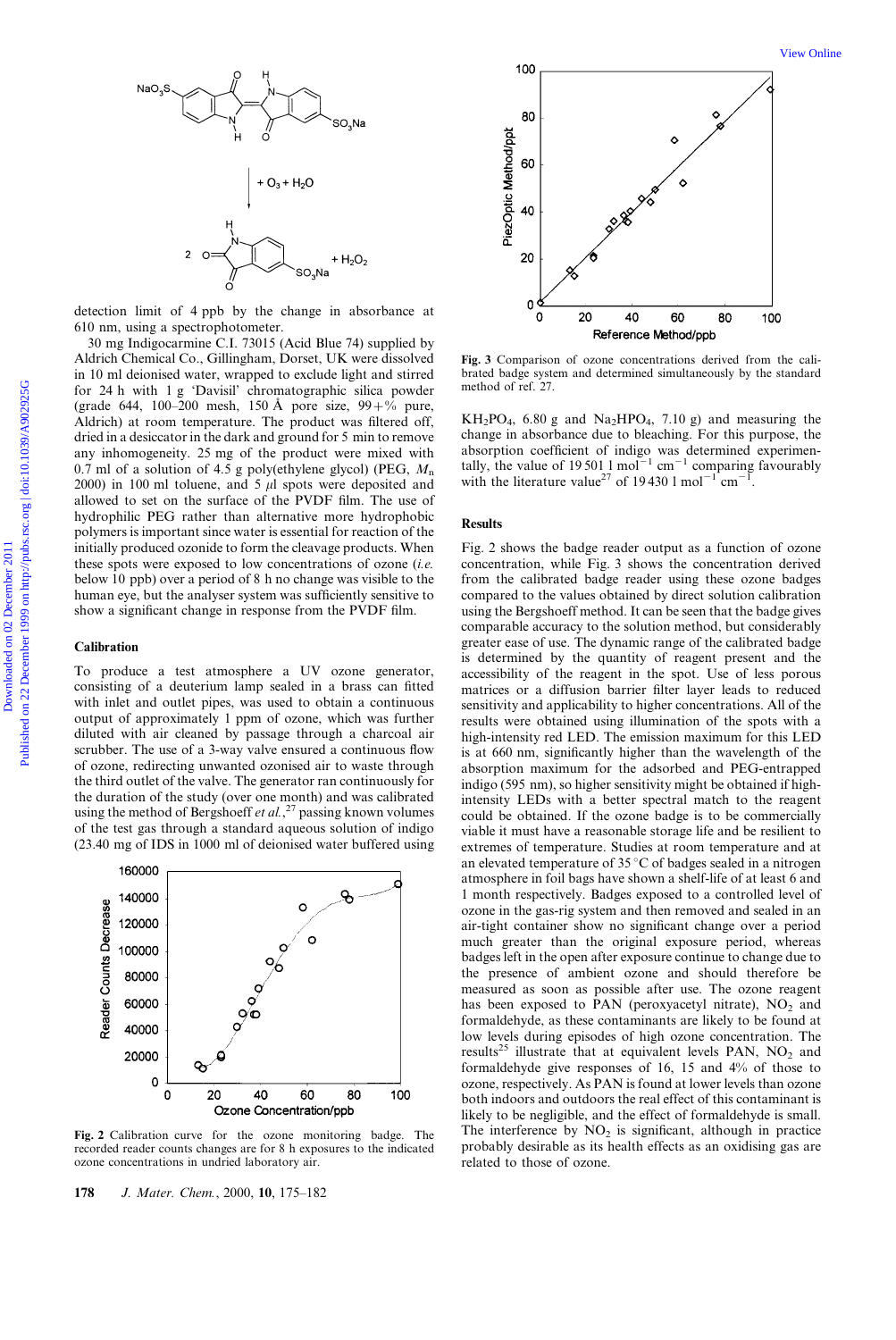This system has not been optimised with respect to reagent concentration, spot matrix porosity, spot geometry or measurement conditions, nor have the effects of humidity and temperature variations been quantified. Work on all these areas is in progress so that the badge may be used for atmospheric monitoring in addition to its present uses under controlled conditions (for example, monitoring ozone concentrations in enclosed air-conditioned office or domestic premises).

#### Surface plasmon resonance in detection of phenols in water

Phenols were selected as prototype analytes for detection using layers of specific molecular receptors on SPR devices for three reasons. Several incidents involving industrial phenol pollution of water supplies have occurred recently, the most serious of which (in the city of Ufa in the Bashkiria region of Russia) led to phenol poisoning symptoms in many thousands of the inhabitants. Phenols are also released from decaying wood in contact with water, and on aging in air undergo oxidative coupling to form polyphenols which may be chlorinated in drinking water treatment plants, generating toxic polychlorinated biphenols (PCBs). Finally, phenols are endocrine disruptors and models for a number of other aromatic water pollutants including several drugs, herbicides and pesticides.

Two classes of molecular receptor were evaluated in the present study. The first class consisted of synthetic molecular 'clips' (Fig. 4). $28$  These are cleft-shaped molecules with a central diarylglycouril unit connected to two aromatic `walls'. Two carbonyl groups in the cleft can hydrogen bond to phenol OH groups, while the aromatic side walls give  $\pi-\pi$  interactions.<sup>29</sup> Although self-assembled monolayers of such receptors could have been fabricated on gold films by functionalising the aryl groups of the glycouril moiety with thiols, it was felt that these very thin layers would not provide the optimum sensitivity as they do not utilise the full extent of the evanescent field, as pointed out above. Thus attempts were made to entrap several receptors of this class in porous matrices spun-coated onto the gold or silver films. However, poor solubility of the



Fig. 5 Poly(alkylviologen) (POV) and 'viologen box' (CPP) receptors with polymeric counter anions (PSS).

receptors in the precursors for silica sol-gel materials led to very poor incorporation of the receptors into the porous layers, while entrapment in poly(methyl methacrylate), although more successful in incorporating larger amounts of the receptor, led to poor quality spun films. Modification of the receptor with crown-ether-type `handles' (Fig. 4) led to improved solubility in sol-gel precursors and some sensitivity to phenols, but also sensitivity to metal ions as previously reported by Nolte and coworkers.<sup>30</sup> Since natural waters are likely to contain a range of metal ions such as calcium and sodium, this sensitivity to metal ions would be likely to mask effects due to phenols, so further work on these receptors was abandoned.

The second class of receptors consisted of polyoctylviologen (POV) and cyclobis(paraquat-p-phenylene) (CPP) (Fig. 5) as complexes with polystyrenesulfonate (PSS). POV ditosylate was synthesized by the condensation polymerisation of equimolar quantities of 4,4'-bipyridine with 1,10-ditosyldecane in dry acetonitrile at room temperature.<sup>31,32</sup> The resultant water-soluble polymer was filtered off, dried and characterised by  ${}^{1}H$  and  ${}^{13}C$  NMR spectroscopy.

CPP tetrabromide was prepared according to the procedure



Fig. 4 Examples of 'molecular clip' receptors based on a central diarylglycouril unit connected to two aromatic 'walls'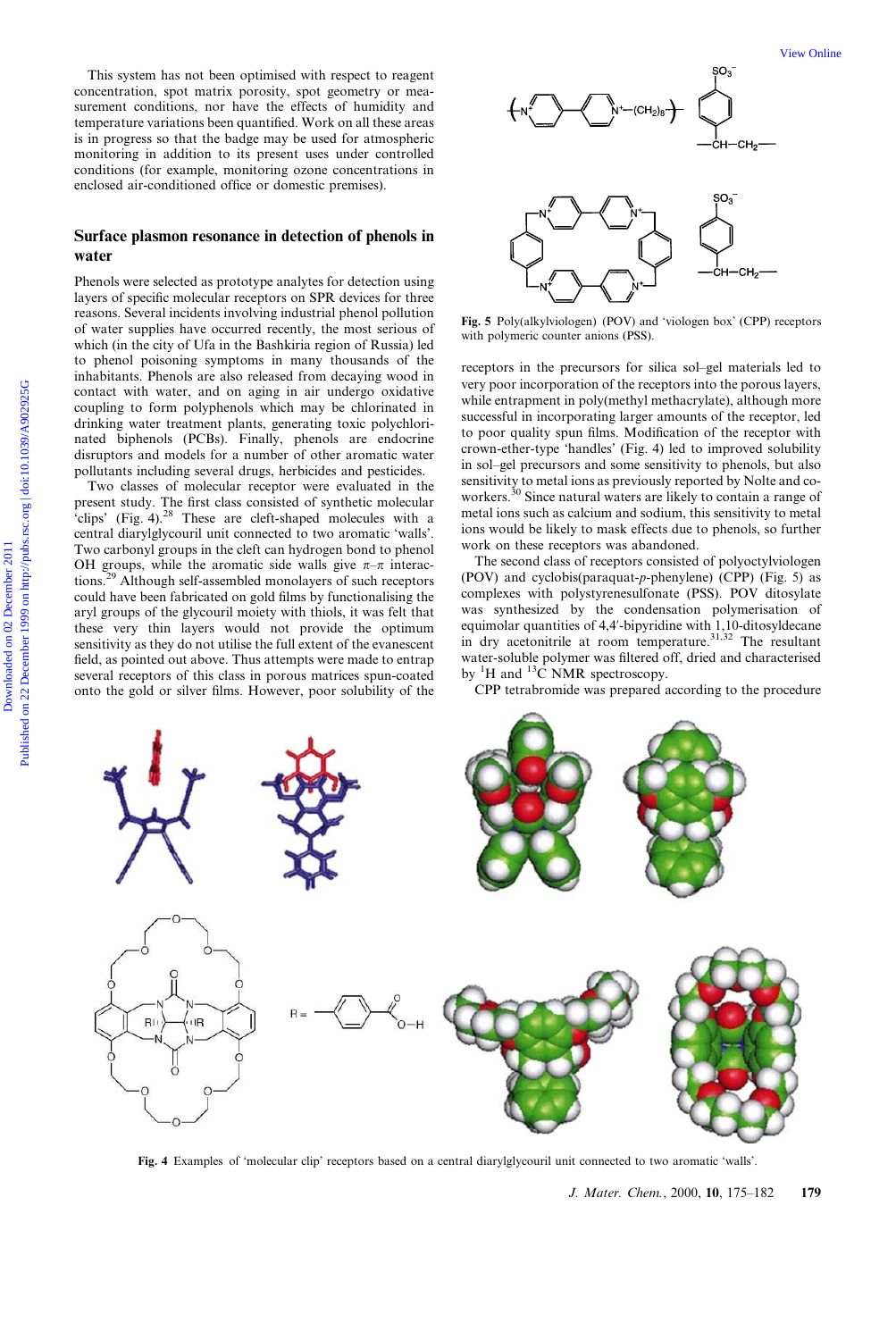of Odell *et al.*<sup>33</sup> by condensation of the *p*-xylene bis(pyridinium hexafluorophosphate) salt with 1,4-bis(bromomethyl)benzene in dry acetonitrile at reflux for 24 h. The resulting yellow precipitate was filtered off and purified by column chromatography [silica gel;  $CH_3OH$ -water-saturated aqueous NH<sub>4</sub>Cl (6:4:1)] followed by recrystallisation from methanol. The compound, in the form of the chloride salt, was dissolved in acetonitrile and precipitated by the addition of aqueous  $NH_4PF_6$ . The CPP tetrakis(hexafluorophosphate) salt was characterised by  ${}^{1}H$  and  ${}^{13}C$  NMR spectroscopy. The watersoluble CPP tetrabromide was obtained via anion exchange by adding an acetonitrile solution of tetraethylammonium bromide to an acetonitrile solution of the tetrakis(hexafluorophosphate) salt and isolating the resulting precipitate.

Both the polymer and cyclophane were complexed with sodium PSS by the addition of an aqueous solution of the relevant salt (the tosylate of POV and bromide of CPP) to a stirred aqueous solution of NaPSS.<sup>31</sup> The resulting precipitate aggregated and settled to the base of the reaction vessel whereupon the supernatant liquid was decanted and the precipitate repeatedly washed with water. Solutions of the POV–PSS complex were prepared by sonication of the material at  $50^{\circ}$ C in 1,4-dioxane-concentrated HCl-water (10:9:1). Solutions of the CPP-PSS complex were prepared by sonication of the material at 50  $\mathrm{^{\circ}C}$  in 1,4-dioxane-concentrated HCl (1:4).

These receptors bind phenols via charge transfer interactions between the donor phenols and the viologen dication acceptor, with additional contributions from hydrogen bonding between OH groups of the phenol and the cationic centres and from  $\pi-\pi$ interactions. As the receptor is a dicationic viologen, it is possible to use a polymeric counter anion and hence form a porous film of the pure receptor with no need for a separate porous matrix. For SPR studies, films were deposited by dropping 40  $\mu$ l of a solution containing 20 mg ml<sup>-1</sup> of the receptor (prepared as described above) onto the centre of circular 48 nm silver films on glass slides and then spinning at 4000 rpm. Silver films are significantly better than gold for SPR studies of species in solution, since water in contact with the metal film causes broadening and shifting of the resonance to higher angles of incidence. The sharper resonance at lower angles of incidence for silver $34$  counteracts these effects. The coated slides were mounted on a semicircular glass prism  $(refractive$  index  $1.5151$ ) using index-matching fluid, and clamped onto an O-ring seal in contact with a small chamber connected to a peristaltic pump and waste reservoir so that thermostatted pure water or test solutions could be passed over the sensing film. The whole assembly was mounted on a  $\theta$ -2 $\theta$ goniometer driven by a computer-controlled stepper motor, with the axis of rotation passing through the interface between the receptor and silver films. A  $p$ -polarised He/Ne laser beam chopped at 260 Hz passed via a beam-splitter to a reference photodiode, and via a pinhole and collimator to the prism assembly and the signal photodiode. Signal and reference photodiode outputs were pre-amplified to approximately the same amplitude, amplified by lock-in amplifiers and the signal ratio was recorded as a function of angle, or as a function of time at a fixed angle. Phenols and biphenols were used as supplied by Aldrich Ltd. (or Fluka in the case of catechol and hydroquinone), either as freshly prepared aqueous solutions or after storing the solutions in contact with air in the dark for varying periods. Initial studies<sup>35</sup> using the polyviologen (POV $-$ PSS) receptor in Fig. 5 showed that the SPR resonance at an angle of incidence of  $73^\circ$  became shallower and shifted slightly to higher angle on exposure to aqueous phenol solutions. The sensitivity and rate of the change varied significantly for different phenols, and for a given phenol the rate of change in reflectivity at a fixed angle increased with the phenol concentration. The responses indicated that 0.1 mM concentrations of phenols in water (approximately 10 ppm) could be



Fig. 6 Fixed-angle SPR responses of a CPP-PSS film to 1 mM aqueous hydroquinone solutions recorded at various times after initial preparation of the solutions. Solutions were stored at  $22^{\circ}$ C in contact with air in artificial light between measurements. (Pump input switched from distilled water to sample between the two dotted lines. The time delay before onset of the change is that for the sample to travel from the pump to the SPR cell.)



Fig. 7 Comparison of fixed-angle SPR responses of a CPP-PSS film to 1 mM aqueous solutions of hydroquinone, resorcinol and catechol freshly-prepared (7, 6 and 4 respectively) and after 6 weeks of aging stored at  $22^{\circ}$ C in contact with air in artificial light (1, 3 and 2 respectively). The response to a fresh 1 mM solution of phenol is also shown (5). (Vertical dotted lines as for Fig. 6.)

detected in this way, and that the responses, although fairly slow (typically with  $t_{90}$  between 10 and 30 min) were reversible in clean water. Similar results have been obtained with the viologen 'box' receptor (CPP-PSS) of Fig. 5. More detailed studies using CPP-PSS films in the present work have shown that these effects change as the phenol solution ages in air, as shown in Fig. 6 and 7. To identify the chemical origin of these effects, a diethyl ether extract of an aged 1 mM aqueous solution of catechol was analysed by GC-MS, giving the results shown in Fig. 8. An AMS Model 93 gas chromatograph fitted with a 30 m $\times$  0.32 mm column coated with 0.25 µm Supelco Simplicity % coating was used in conjunction with a Finnegan MAT Ion Trap mass spectrometer. Three of the GC peaks give mass spectra which clearly show higher molecular weight components consistent with biphenol formation by oxidative coupling in solution. To check whether the enhanced SPR responses of aged phenol solutions could indeed arise from the presence of biphenols, SPR responses were recorded for 1 and 0.1 mM aqueous solutions of 2,2'-biphenol, as shown in Fig. 9. These responses are large, with the 0.1 mM solution giving a response close to that observed for a fresh ten times stronger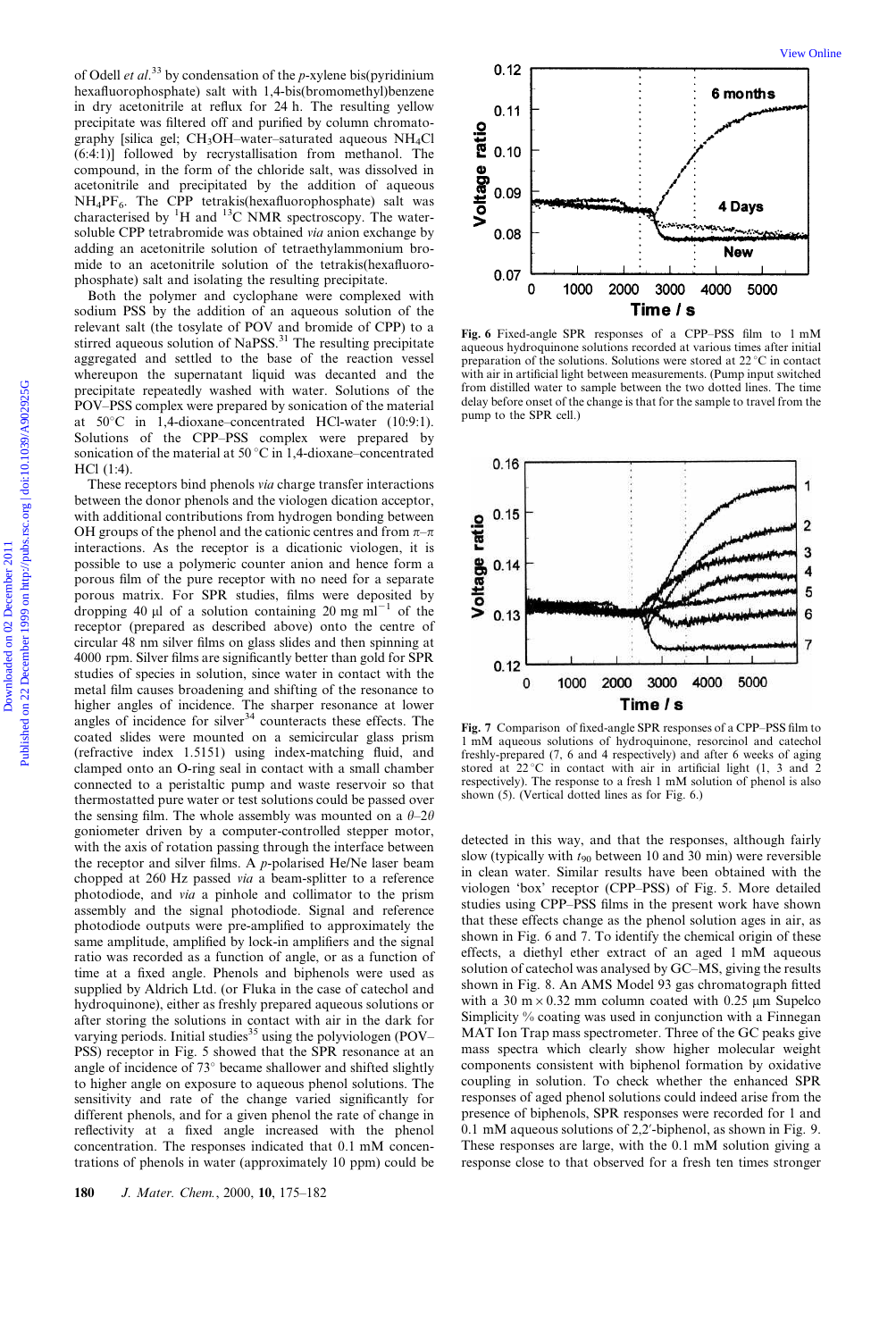

Fig. 8 GC-MS data for a diethyl ether extract from an aged 1 mM aqueous solution of catechol. The mass spectrum for the main GC peak is that of catechol, but the mass spectra of the three other principal components all show higher molecular weight biphenol components.

solution of catechol. Since biphenols are very similar in size and shape to the viologen electron acceptor groups of the receptor, this large response is to be expected.

These results show that SPR devices coated with viologen receptors can detect 0.1 mM concentrations of phenols in water. In view of the different response magnitudes for different phenols there is promise that, if modified receptors with different response patterns can be synthesized, the use of an array of several SPR devices with different receptors could be used with pattern recognition techniques to identify mixtures of different phenols and related compounds. The synthesis and screening of such modified receptors is in progress. Furthermore, the enhanced responses from the biphenol products of aging suggest that such an array might also be capable of indicating the age of phenol pollutants from the extent of biphenol formation. All these results have been obtained for fixed-angle SPR data at a single laser wavelength. Since the balance of charge-transfer, hydrogen-bonding and



Fig. 9 Fixed-angle SPR responses of a CPP-PSS film to freshly prepared 1 and 0.1 mM aqueous 2,2'-biphenol (BP) compared to those for aged 1 mM aqueous solutions of hydroquinone (HQ), catechol (Cat) and resorcinol (Res). (Vertical dotted lines as in Fig. 6.)

 $\pi-\pi$  interactions is likely to vary across a range of different phenols interacting with viologen receptors, detailed examination of the SPR curves as a function of wavelength, with associated modelling in terms of changes in real and imaginary components of relative permittivity, is likely to provide additional data on the binding interactions. In this way it will be possible to exploit the spectroscopic sensitivity of SPR to optimise the measurement conditions to provide maximum discrimination between different phenols. Further studies of this nature are in progress using a convergent-beam SPR system with CCD array detection.

#### Comparison of the piezo-optical and SPR methods

These two methods for transducing chemical recognition by thin organic films are both of wide applicability. They are both based on non-invasive optical interrogation of the films, and as such are capable of providing spectroscopic selectivity, although the SPR method does not demand the change in optical absorption which is essential for the piezo-optical method. In this respect it is a very important transduction method for use with the large number of new molecular recognition systems (many of which give no significant colour change when they bind analytes) now being designed and synthesized by organic chemists. Both methods are in principle sensitive to the spatial distribution of molecular recognition through the thickness of the film. Model systems to show these effects have been explored for the piezo-optical system, but no experimental or theoretical work has yet been reported on SPR responses from thin films with a concentration gradient of reacted species across their thickness (although the theoretical basis for modelling such effects is already available). Similarly, few studies of the effects of the physical quality and chemical purity of the sensing films on the SPR and piezo-optical sensing properties have been reported. However, as with any sensing films, the strength and uniformity of receptor-analyte interactions and the relative probabilities of surface and bulk effects are likely to depend significantly on film quality and purity, and this is an area where further study is likely to yield significant

J. Mater. Chem., 2000, 10, 175-182 181